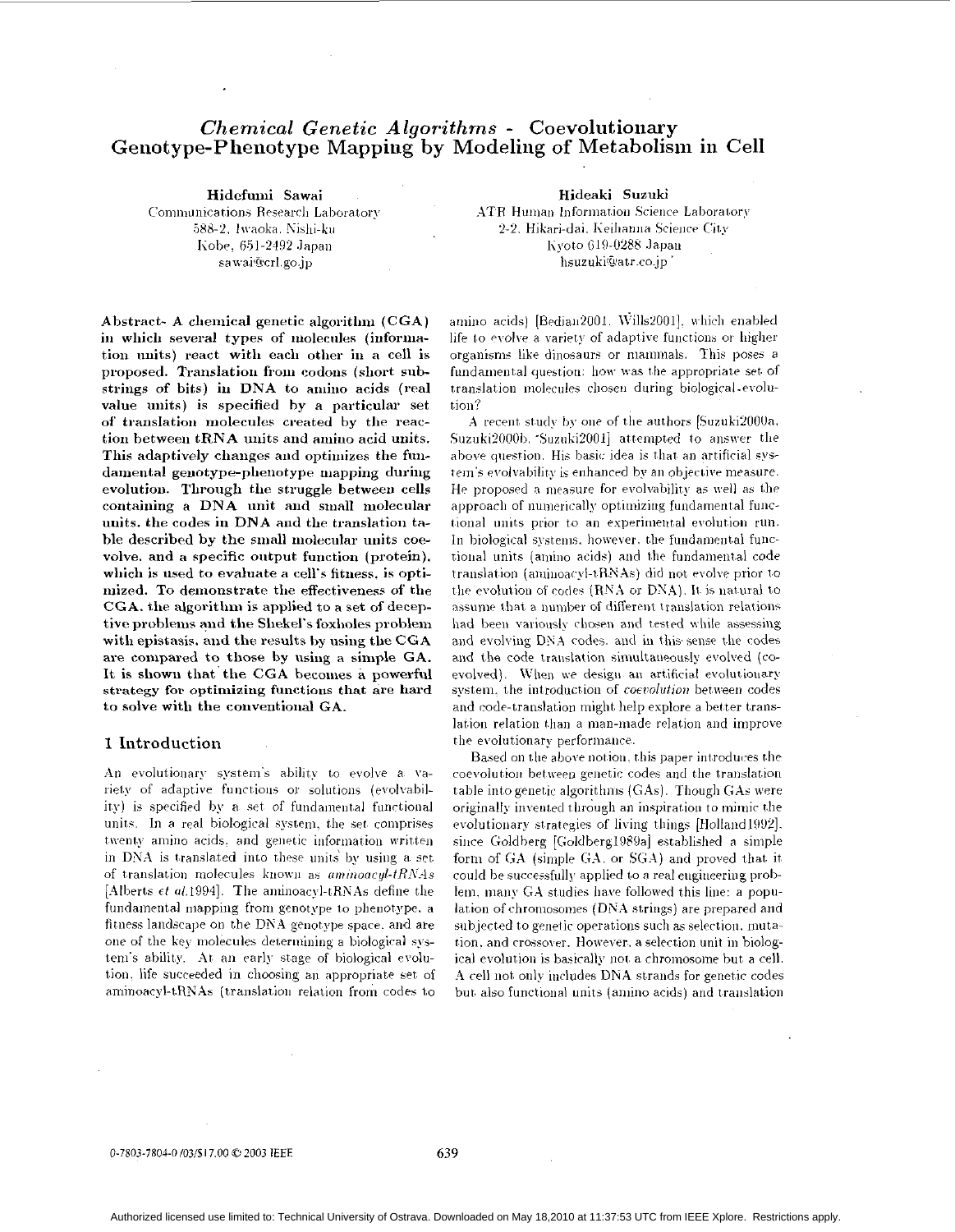

Figure 1: Biochemical reactions for the translation of genetic information in a living cell. The rectangles represent informational molecules such as DNA and RNA, and the large circles represent functional molecules (amino acids).

molecules (aminoacyl-tRNAs). Genetic information on DNA has no meaning without the construction of these smaller components in a cell [Bedian2001, Wills2001]. Imitating this biological structure, we prepare an artificial cell that includes a DNA string, a set of aminoacyltRNAs, a set of tRNAs, and a set of indexed amino acids. The tRNAs and amino acids are respectively created by the transcription and translation of the DNA. and the aminoacyl-tRNAs are created by the chemical reaction between tRNAs and indexed amino acids. A population of cells having this structure is evolved by using operations for selection. DNA mutation, DNA crossover, molecular exchange, and chemical reaction. The cell's fitness is evaluated from the target function. which is calculated from the specific output amino acid values (Fig. 1). To assess the validity of the proposed algorithm (which we refer to as the chemical genetic *algorithm* or CGA), we apply it to a few functional optimization problems that are hard to solve by SGA. Numerical experiments show great advantage of CGA vs. SGA for the tested optimization problems.

### 2 Modeling of Metabolism in Cell .

A major lesson from the biological translation system (Fig. 1) is the changeability of the mapping between a genotype and a phenotype. In life, the basic mapping from a codon (genotype unit) to an amino acid (phenotype unit) is specified by a set of translation molecules, aminoacyl-tRNAs. The aminoacyl-tRNAs are created in reference to the information on tRNA derived from DNA: consequently, the translation table can be changed by modifying the genetic information in the DNA.

Another important point in life is the interdependence between molecules. The information for the production of all molecules in a cell comes from the DNA strands, and at the same time, the evolution of the information on DNA is influenced by the smaller molecules because the selective advantage of the DNA is determined by proteins created by the translation. In this sense, the codes (DNA information) and the code translation (repertory of aminoacyl-tRNAs) coevolve, which optimizes the system evolvability during evolution.

In our model that imitates the translation scheme of a biological system, we prepared four different types of molecular units in a cell for CGA: a DNA string. aminoacyl-tRNA units (aa-tRNAs), tRNA strings, and indexed amino acid units (iAminos) (Fig. 2). A DNA unit and the tRNAs are represented by binary strings. and the aa-tRNAs and iAminos are represented by combinations of a binary string and a real value. All of the proteins catalyzing the reactions are omitted. The parameters used in the model are summarized below.

- $J_1$ : Number of bits in a codon.
- $J_2$ : Number of bits in an index.
- $K$ : Number of output amino acids for the target protein, or the number of dimensions for the target function  $F$ ,
- $L$ : Number of tRNA units in the DNA.
- $M$ : Number of codons for iAminos in the DNA.
- $I$ : Total length of (number of bits in) the  $DNA = KJ_1 + L(J_1 + J_2) + MJ_2.$
- $L_1$ : Maximum number of tRNAs in a cell.  $M_1$ : Maximum number of iAminos in a cell.
- $R_1$ : Initial/maximum number of aa-tRNAs in a cell.
- $R_2$  : Number of new aa-tRNAs created by the reaction between tRNAs and iAminos per cell per generation,
- $P_m$ : Mutation rate (probability of flipping of DNA bits) per bit per generation.
- $P_c$ : Crossover rate (occurrence probability of one-point crossover between a DNA pair) per cell pair per generation.
- $N$ : Population size (the number of cells in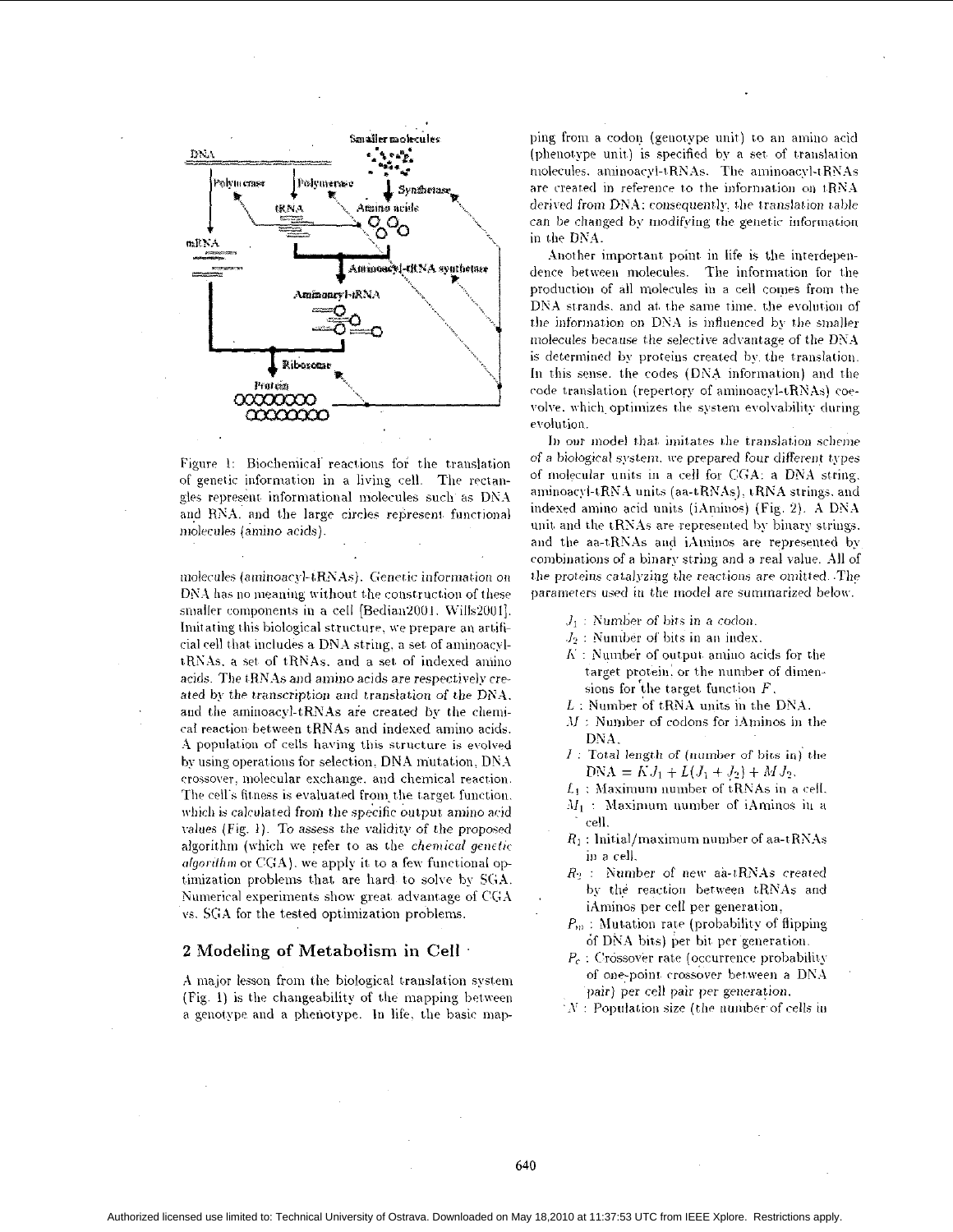

Figure 2: A cell structure used in the CGA. Dark hatched rectangles are codons described with  $J_1$ -bit strings, bright hatched rectangles are indexes described with  $J_2$ -bit strings, and circles are amino acids described with real numbers.

the population).

- $\beta$ : Exponent for the target function F.
- $a,b$ : Fitness coefficient for linear scaling.
- $c$ : Fitness coefficient for exponential scaling.

The reactions in Fig. 2 proceed as follows. Every generation,  $L$  tRNAs are created by the transcription of a DNA string, and  $M$  iAminos are created by the translation of DNA. The *indices* for the *iAminos* are the implementation of the amino acid identifiers on the real tRNA units in a biological cell. Though there is no 'index' data for a biological amino acid, we explicitly attach an index string to every iAmino to enable matching between a tRNA and an amino acid. The newly created tRNAs and iAminos are mixed with older tR-NAs and iAminos, and if the total molecule numbers exceed  $L_1$  and  $M_1$ , respectively, some of the molecules are randomly chosen and eliminated. Then, the reaction between tRNAs and iAminos is put into action. A pair of randomly chosen tRNA and iAmino is compared and, if their indices are the same, a new aa-tRNA is created. The aa-tRNA's codon is copied from the tRNA's codon, its index is copied from the tRNA's or the iAmino's index, and its amino acid is copied from the iAmino. This process is repeated until  $R_2$ aa-tRNAs are created, and then some of the aa-tRNAs are randomly chosen from the new or older aa-tRNAs and eliminated so that the total number of aa-tRNAs

does not exceed  $R_1$ .

A set of aa-tRNAs created in this way is used for the codon-amino acid translation. To translate a codon  $(J_1$ -bit string) in the DNA string, an aa-tRNA is randomly chosen from the aa-tRNA set, and if its codon is the same as the codon on the DNA, its index and amino acid value are copied to create a new iAmino or a new output amino acid. Every generation.  $K$  output amino acids are calculated in this way and used to evaluate the fitness value of the cell. In the selection operation (see below), every cell is assessed with the fitness value of the K-amino protein. This model can be regarded as a simplification of the selective environment wherein every cell is evaluated in terms of the efficiency of a single protein.

The entire procedure of the CGA is described as follows:

- 1. [Initilization] Prepare a population of  $N$  cells with the archtecture shown in Fig. 2. In the initial state, no cell has an aa-tRNA, a tRNA, or an output amino acid: each cell only includes a DNA string and  $M_1$  iAminos. The sequence of bits in the DNA string is randomly chosen for each strand. The iAminos (pairs of index and amino value) are also randomly chosen for each iAmino, but they are assumed to be common for all cells of the initial population.
- 2. [Chemical Reaction] Conduct the transciption, translation, and reaction described above for each cell.
- 3. [Selection] Calculate the fitness value from the output amino acids for each cell and conduct roulette-wheel selection using the fitness values. When a cell is reproduced, the entire information (all four kinds of molecules) is copied from the mother cell to the daughter cell.
- 4. [DNA Mutation] Conduct the conventional mutation (bit flipping) operation on the DNA strings of the cells.
- 5. [DNA Crossover & Molecular Exchange] Mate all cells to make  $N/2$  pairs. For each pair. conduct the conventional crossover (exchange of DNA substrings) operation and a molecular exchange operation. In the latter operation, half of the aa-tRNAs, tRNA, and iAminos are randomly chosen for each parent cell and they are exchanged.
- 6. Examine the population, and terminate if a particular condition is satisfied. Otherwise, go to Step 2.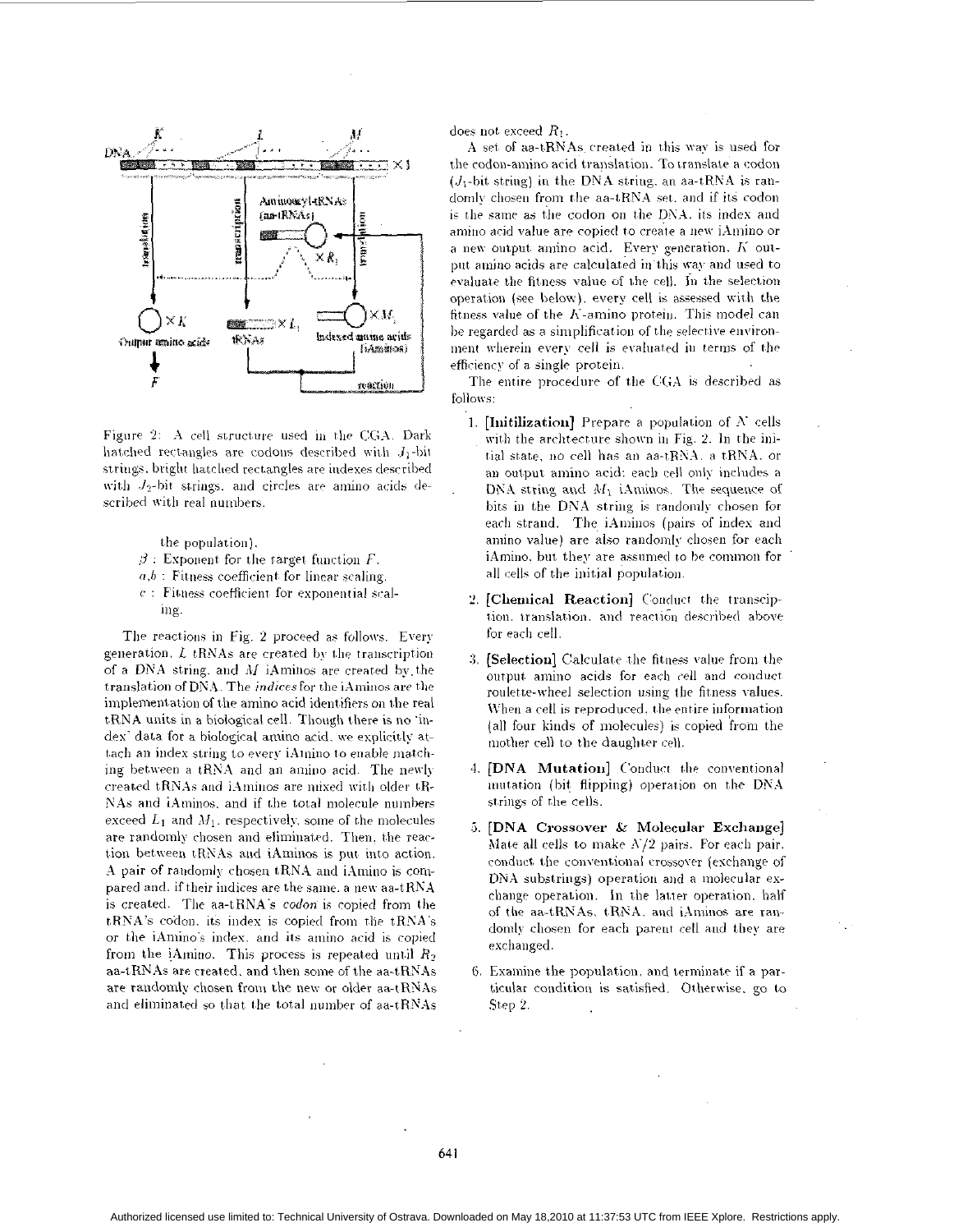At the outset, every cell has  $M_1$  different (but common for all cells) iAminos, so if  $M_1$  is large enough, the amino acid diversity stored in the iAminos is sufficiently large. As evolution goes on, this diversity gradually decreases, and at the same time, the amino acid diversity in the aa-tRNAs increases. If by chance an appropriate aa-tRNAs is created by the reaction in a cell, the cell gets a higher fitness value than the others and its genetic information on the DNA strand and smaller molecules begins to spread not just through reproduction in the selection operation but also through the molecular exchange operations. An appropriate set of amino values is chosen in this way from a large initial amino acid repertory.

### 3 Experiments

#### 3.1 Deceptive Problems

To verify the effectiveness of the CGA, we solve a functional optimization problem using the CGA. The problem includes three types of deceptive functions, types I to III, and is difficult to solve by conventional GAs such as a simple GA.

The fitness function is defined as *fitness* =  $a +$  $\cdot bF(x)$  for linear scaling or fitness =  $\exp(cF(x))$  for exponential scaling where a, b and c are constant values.  $F(x)$  is defined as:

$$
F(x) = \left(\frac{1}{K} \sum_{k=0}^{K-1} f_k(x)\right)^3
$$

where  $\beta$  is a non-linearity factor. The deceptive function  $F(x)$  is classified into the following three types, depending on the location of a global optimum in  $K$ dimensional space.

Type I is a simple deceptive problem:

$$
f_k(x) = \begin{cases} \alpha - x & \text{if } 0 \le x \le 0.8\\ \frac{x - \alpha}{1 - \alpha} & \text{if } 0.8 < x \le 1 \end{cases}
$$

where  $\alpha = 0.8$ .

Type II is a medium-complex deceptive problem:

$$
f_k(x) = \begin{cases} \alpha - x & \text{if } 0 \le x \le 0.8\\ \frac{x - \alpha}{1 - \alpha} & \text{if } 0.8 < x \le 1 \end{cases}
$$

 $\alpha$ 

$$
f_k(x) = \begin{cases} \frac{1 - \alpha - x}{1 - \alpha} & \text{if } 0 \le x < 0.2\\ x - 1 + \alpha & \text{if } 0.2 \le x \le 1 \end{cases}
$$

is randomly chosen according to each dimension  $k$  ( $k =$  $0, 1, \dots, K - 1$ ), where  $\alpha = 0.8$ .



Figure 3: Type III: complex deceptive problem. Type I and II deceptive problems are in some sense special cases of type III where the peak's location is fixed at the point  $x_k = 1.0$ , and randomly set at either  $x_k = 0.0$ or  $x_k = 1.0$ , respectively.

Type III is a complex deceptive problem:

$$
f_k(x) = \begin{cases} -\frac{x}{\alpha_k} + \frac{4}{5} & \text{if } 0 \le x < \frac{4}{5}\alpha_k\\ \frac{5x^2}{\alpha_k} - 4 & \text{if } \frac{4}{5}\alpha_k \le x \le \alpha_k\\ \frac{5(x - \alpha_k)}{(\alpha_k - 1)} + 1 & \text{if } \alpha_k \le x \le \frac{1 + 4\alpha_k}{5}\\ \frac{x - \alpha_k}{1 - \alpha_k} + \frac{4}{5} & \text{if } \frac{1 + 4\alpha_k}{5} < x \le 1. \end{cases}
$$

where  $\alpha_k$  is a different random number between 0 and 1 depending on each dimension  $k$   $(k = 0, 1, \dots, K - 1)$ .

Type I is a simple deceptive problem where the global optimum is located at  $x_k = 1.0$   $(k = 0, ..., K-1)$ . The  $2^K - 1$  local optima exist at locations with either  $x_k = 0$   $(k = 0, \dots, K - 1)$ . Type II is a mediumcomplex deceptive problem where the global optimum is located at either  $x_k = 0$  or  $1 (k = 0, \dots, K-1)$  and is randomly chosen according to each dimension. Similar to Type I, the number of local optima is  $2<sup>K</sup> - 1$ . Type III is a complex deceptive problem where the location of the global optimum is randomly set in K-dimensional space: however, unlike types I and II, the number of local optima is  $3^K - 1$  because the locations at both  $x_k$  $= 0$  and 1 are local optima in each dimension.

The attractor with a global optimum only has a length of 0.2, whereas the attractors with local optima have much more and wider regions in K-dimensional space. The region with local optima is  $5^{K} - 1$  times wider than the region with a global optimum for all types of deceptive problems.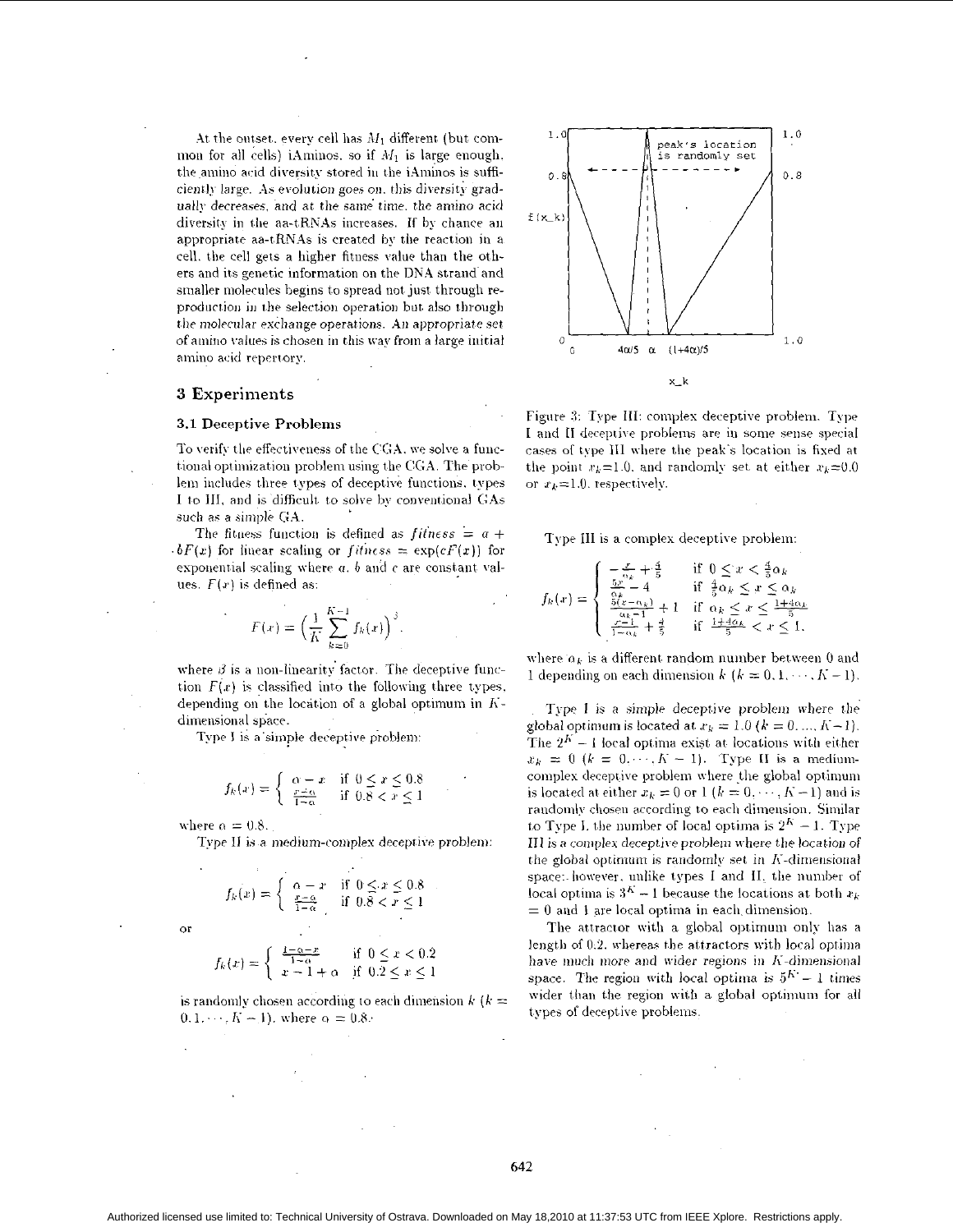<span id="page-4-0"></span>Experiments were performed for the three types of deceptive problems in five- and ten-dimensional cases. According to some preliminary experiments, we set the following experiment conditions:  $J_1$  is set as 4 and 6 for the CGA in five and ten dimensions, respectively. Fitness as exponential scaling for the SGA was not adequate because none of the ten runs was successful because exponential scaling was too strong for the SGA to succeed in finding a global optimum for all types of deceptive problems. On the other hand, linear scaling was also not adequate for the CGA because none of the runs was successful to find a global optimum for the complex deceptive problem. Therefore, linear scaling and exponential scaling of the fitness function was adopted for the SGA and the CGA, respectively. A DNA string in the SGA is the left part of the CGA string. Its length is  $J_1 \times K$  bits, and the codons in the SGA are interpreted as real values by using the binary coding method.  $P_m$  and  $P_c$  were respectively set to  $0.005$  and  $0.7$  in common for both GAs, the number of cells (i.e., population size)  $N$  was set to 256. and the roulette-wheel selection with an elite selection of one individual was adopted for the selection operation. The non-lineality factor  $\beta$  in  $F(x)$  was set to 5. Twenty different runs with different random seeds were conducted for the SGA and CGA in both five- and tendimensional cases. Table 1 shows the set of parameters used for the CGA.

Table 1: Parameter set for CGA

|  |  |  | $8$   16   32   80   1280   80   16   340                                                 |  |  |
|--|--|--|-------------------------------------------------------------------------------------------|--|--|
|  |  |  | $8\left[64\left[128\right]\right]320\left[1280\right]320\left[64\left[1724\right]\right]$ |  |  |

#### 3.2 Shekel's Foxholes Problem

The second problem is Shekel's foxholes function. Although the original form of this function is the one whose domain is  $0 \leq x_k \leq 10$  and whose range is negative, here we normalize it so that the domain might be  $0 \leq x_k \leq 1$  and the range might be positive. Therefore, the functional value is given by

$$
F(x) = \sum_{j=1}^{m} \frac{1}{\sum_{k=1}^{K} (10 \cdot x_k - a_{jk})^2 + c_j}.
$$

where  $m = 30$  and  $a_{jk}$  and  $c_j$  are constant numbers fixed in advance. From preliminary experiments, we observed that for this function, the CGA's performance is much influenced by the scaling method, whereas the SGA's performance is not so influenced by the scaling. In the following, we take the exponential scaling with  $c = 50$  for the CGA as the best condition obtained from the preliminary experiments, and take the linear scaling with  $a = 0$ ,  $b = 1$  for the SGA. The other parameters are the same as those used in the previous subsection:  $P_m = 0.005$  (mutation rate),  $P_c = 0.7$ (crossover rate), and  $N = 256$  (population size). Using different random number sequences, we conducted ten different runs with the SGA and CGA for the fivedimensional  $(K = 5)$  foxholes problem.

### 4 Results

#### 4.1 Deceptive Problems

| GĀ          | SGA      | $SGA*$          | $\overline{\text{CGA}}$     | $\overline{SGA}$             | $SGA*$   | CGA            |
|-------------|----------|-----------------|-----------------------------|------------------------------|----------|----------------|
| К           | 5.       | 5               | 5                           | 10                           |          | 10             |
|             | 4        | 4               | 4                           |                              | 6        |                |
| scaling     | linear   | linear          | exp.                        | linear                       | linear   | exp.           |
| Type        |          | $10/20$ $15/20$ | 20/20                       | $\overline{0}/\overline{20}$ | 2/20     | 20/20          |
|             |          |                 | $(50\%)$ $(75\%)$ $(100\%)$ | $(0\%)$                      | $(10\%)$ | $(100\%)$      |
| <b>Type</b> | 8/20     | 11/20           | 20720                       | 0/20                         | 2/20     | $\sqrt{20/20}$ |
| и           | $(40\%)$ | $(55\%)$        | $(100\%)$                   | $(0\%)$                      | $(10\%)$ | $(100\%)$      |
| <b>Type</b> | 1/20     | 1/20            | 20/20                       | 5/20                         | 19/20    | 6/20           |
| ш           | $(5\%)$  | (5%)            | $(100\%)$                   | (25%)                        | (95%)    | $(30\%)$       |

Table 2. Success ratio in SGA and CGA

For each condition, the number of successful runs out of twenty different trials is shown with the success ratio in parentheses. For example,  $8/20$  (40%) means that eight runs out of twenty runs succeeded in finding the global optimum, so the success ratio is  $40\%$ . The SGA with  $asterisk(*)$  ran 10.000 generations.

Table 2 compares results between the SGA and CGA for five and ten dimensions. Fitness was defined as linear scaling with  $a = 0$ ,  $b = 1$  for the SGA and as exponential scaling with  $c = 20.79$  for the CGA. Computational cost for the SGA and CGA to run 1,000 generations is respectively a few minutes and 20-30 minutes using a general-purpose SUN workstation. Therefore. the computational cost of the CGA is about ten times larger than that of the SGA. In Table 2, the SGA with asterisk $(*)$  ran 10.000 generations for comparison to the CGA. Comparing the results between the SGA and CGA, almost all runs of the CGA were successful for the three types of deceptive problems, except for type III in ten dimensions, whereas the SGA didn't show as good performance as the CGA did. especially for ten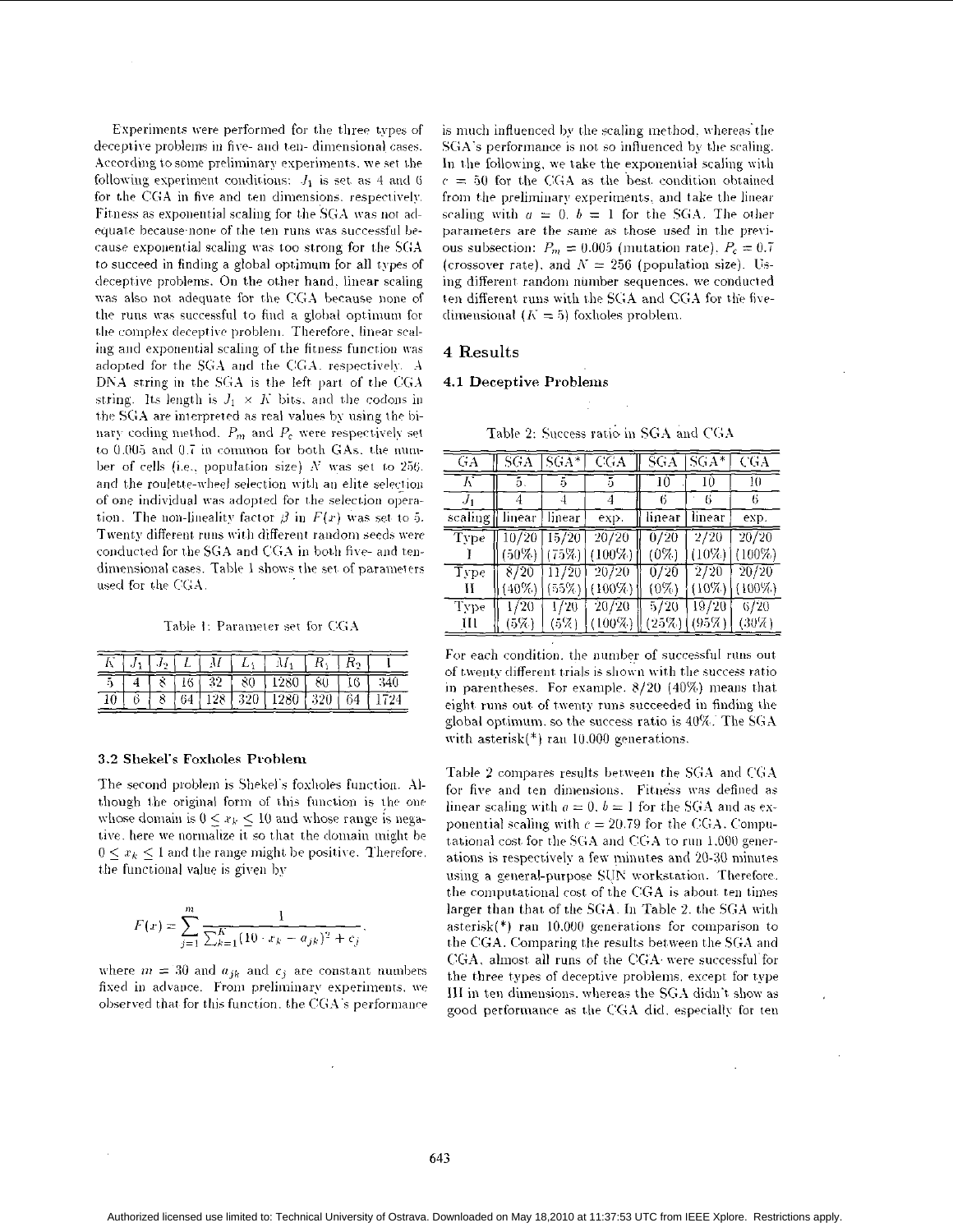



Figure 4: Evolution for the five-dimensional type III deceptive problem. (a) CGA with  $J_1 = 4$  and (b) SGA with  $J_1 = 10$ . The solid fluctuating lines represent the average values, the doted lines represent the best values, and the lower fluctuating dashed lines represent the worst values. Ten different runs are superimposed.

dimensions.

Figure 4(a) shows the function values  $F(x)$  of the CGA. Ten different runs are superimposed. Diversity during evolution of the CGA is well maintained because the best and average values are different from each other. Although the function values of the CGA rose up slowly, both the best and average values became better and better and finally reached a global optimum.

For comparison to the CGA. Fig. 4(b) shows the evolution of the SGA's function values for the complex deceptive problem in five dimensions. Almost all runs converged to local optima without converging to a global optimum because diversity in the function values was small due to the fact that the average and best values were approximately the same.

The number of different values in the iAminos was initialized as 1.280 and gradually decreased during evolution. On the other hand, the number of different val-

Figure 5: Evolution for the five-dimensional Shekel's foxholes problem. (a) CGA with  $J_1 = 4$  and (b) SGA with  $J_1 = 10$ . Ten runs are superimposed. See the Fig. 4 caption for the description of lines.

ues in the aa-tRNA was initialized as zero, suddenly increased at an early stage of generations, and then decreased as generations proceeded. Two kinds of numbers nearly converged to a final constant value, 22, at the 300th generation.

#### 4.2 Shekel's Foxholes Problem

Figures 5(a) and (b) show the function values  $F(x)$  for the CGA and SGA, respectively. Using ten trials of a run for five hundred generations, both CGA and SGA failed to find a global optimum solution which is judged by the criterion  $F(x) > 0.9$ . However, for the CGA, the  $F(x)$  values are much fluctuated and improved during evolution, and the final  $F(x)$  values achieved after five hundred generations range from  $0.178$  to  $0.888$  that is much close to the global optimum value. For the SGA, on the other hand, such improvement is not observed. After initial short improvement, the population enters into a long period of stasis during which the  $F(x)$  values are kept constant. As a consequence, the the final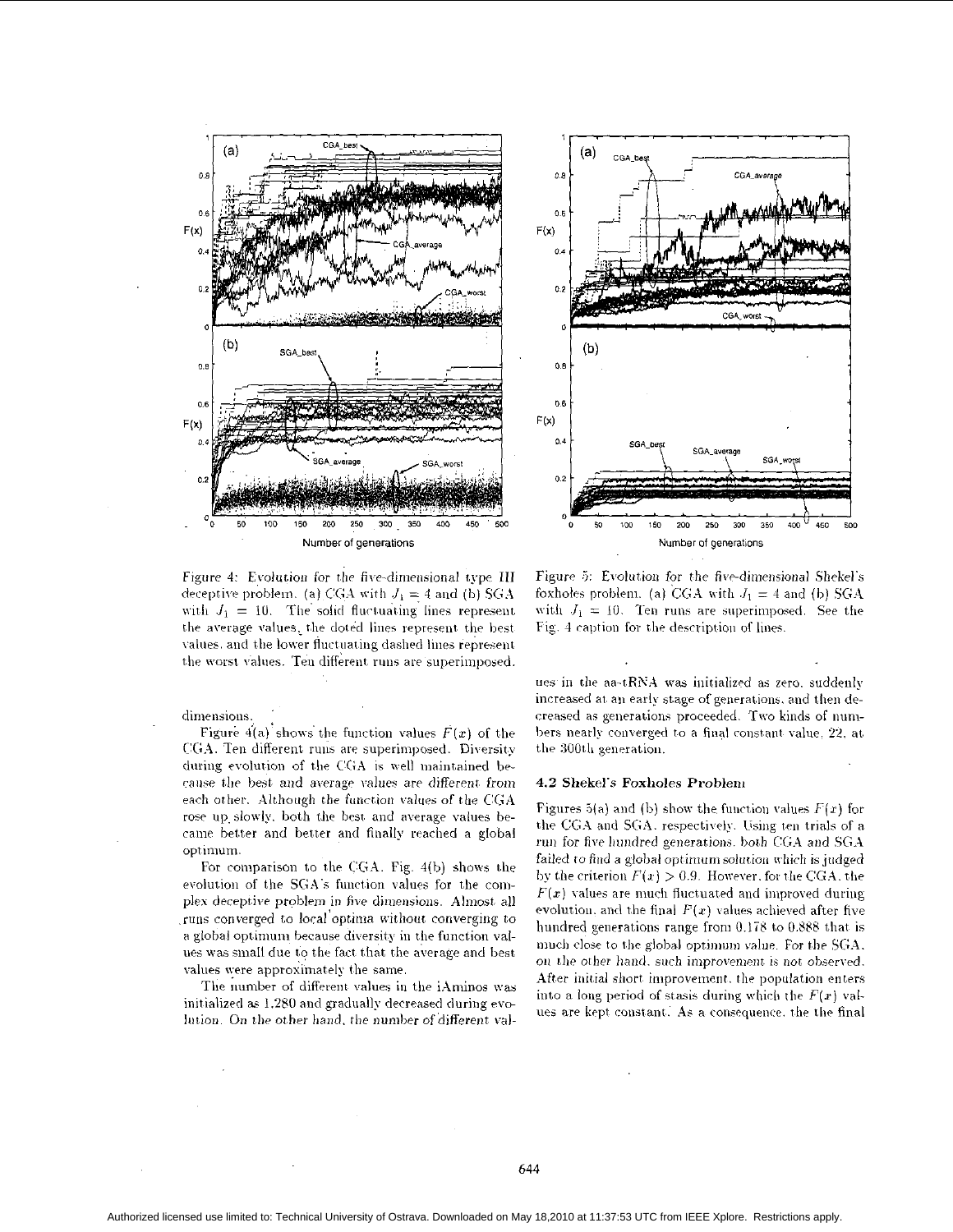$F(x)$  values achieved by the SGA range from 0.121 to 0.235 which is much smaller than the global optimum value. Though the computational cost of the CGA is again ten times larger than that of the SGA, the CGA outperforms the SGA for the Shekel's foxholes problem.  $\text{too.}$ 

### 5 Discussion

### 5.1 Comparing performance between CGA and **SGA**

To verify the performance of the CGA compared to that of the SGA, several kinds of problems were introduced and tested. According to the main results shown in Table 2, we can say that the CGA can find a global optimum solution far more often than can the SGA. This great advantage of the CGA over the SGA comes from the appropriate control of diversity in the population. As shown in Figs.  $4(a)$  and  $5(a)$ , the CGA can recurrently generate a variety of amino acid values even after a population is stuck around the vicinity of a local optimum. Since the output amino values are affected by both the DNA sequence and the smaller molecules. the CGA can explore the search space more extensively than the SGA, which enables the CGA to escape from local optimums. This is especially the case for an early stage of evolution. For later stages of evolution, on the other hand, the CGA exhibits another behavior. the convergence to the optimum repertory of amino acids. As evolution goes on, the diversity in amino values gradually decreases. The coevolution between DNA and smaller molecules controls this convergence in an appropriate manner, so that the CGA can finally obtain the optimum translation relation. For the SGA, on the other hand, once a population is stuck at a local optimum, evolution enters a long period of stasis due to the lack of cell diversity as shown in Figs. 4(b) and 5(b). Because the translation relation from DNA to real output values is fixed through a run, it is very hard for the SGA to escape from a local optimum wherein a population of DNA strands loses the diversity at some loci. The SGA offers far smaller possibility of exploration than the CGA does.

### 5.2 Coding in GAs

Since their proposal. GAs have been studied from a variety of viewpoints: a number of different versions of genetic operations have been tested [Goldberg1989a], an island model and other population models have been proposed for maintaining genetic diversity in a population [Tanese1989, Mühlenbein1989], and various coding methods have been devised to solve engineering problems using binary string chromosomes [Caruana & Schaffer1988, Goldberg Korb & Deb1989bl. Among them, the coding is one of the most important factors in GAs because it determines the fitness landscape on the genotype space affecting the GA performance. Man-made codings such as binary. Grav [Caruana & Schaffer1988, Goldberg1989a], and other methods, [Goldberg Korb & Deb1989b, Wright1991, Kargupta1997] have been proposed to project a fitness function on the genotype space so that the GA operations might search for solutions more stably and more effectively. However, as discussed in Section 2, life did not determine the coding before its evolution. The coding, or in other words, the genotype-to-phenotype association, was coded in the DNA/RNA units and was changed and optimized together with the codes in DNA/RNA during evolution. The CGA introduced this mechanism to conventional GAs and achieved far better performance than the simple GA. This result suggests that further work is worthwhile for the evaluations and refinements of the CGA.

### 5.3 Comparing CGA to Other Co-evolutionary Methods

Co-evolutionary methods using such as co-evolution between a host and a parasite [Handa1997], symbiotic relations between co-evolving populations [Paredis1995] [Murao2002]. and predator-prey relations [Hillis1991] have been proposed. The method [Handa1997] consists of two GAs. a host GA and a parasite GA. The host GA searches for the solutions, whereas the parasite GA searches for useful schemata in the host GA. The method [Paredis1995] is called SYMBIOT algorithm which uses two co-evolving populations. One population contains permutations (orderings), the other population consists of proposed solutions. In the method [Murao2002], the genotype-phenotype map is adaptively improved by exploring the map itself during the search process for solution candidates. The method [Hillis1991] shows an example of how simulated evolution via co-evolving parasites can be applied to sorting networks. The CGA is distinct from all other co-evolutionary methods mentioned above in terms of modeling of metabolism in a cell obtained through a very long period of evolutionary process.

#### 5.4 Future problems

The present version of CGA is just a simple actualization of molecular reactions in a cell. The moleculer types prepared in Fig. 2 is a minimal set for the translation of DNA information, and some other important